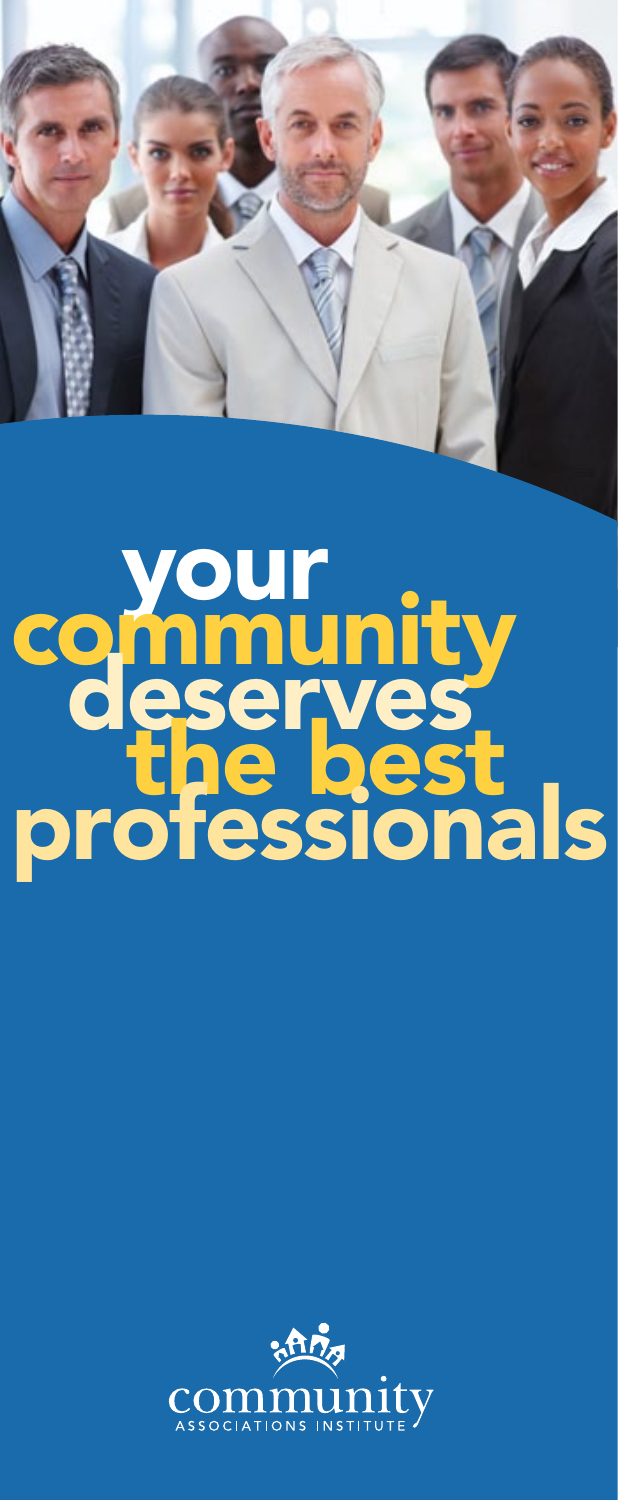

**ARE YOU PUTTING** your most valuable assets in the hands of the **MOST QUALIFIED** professionals?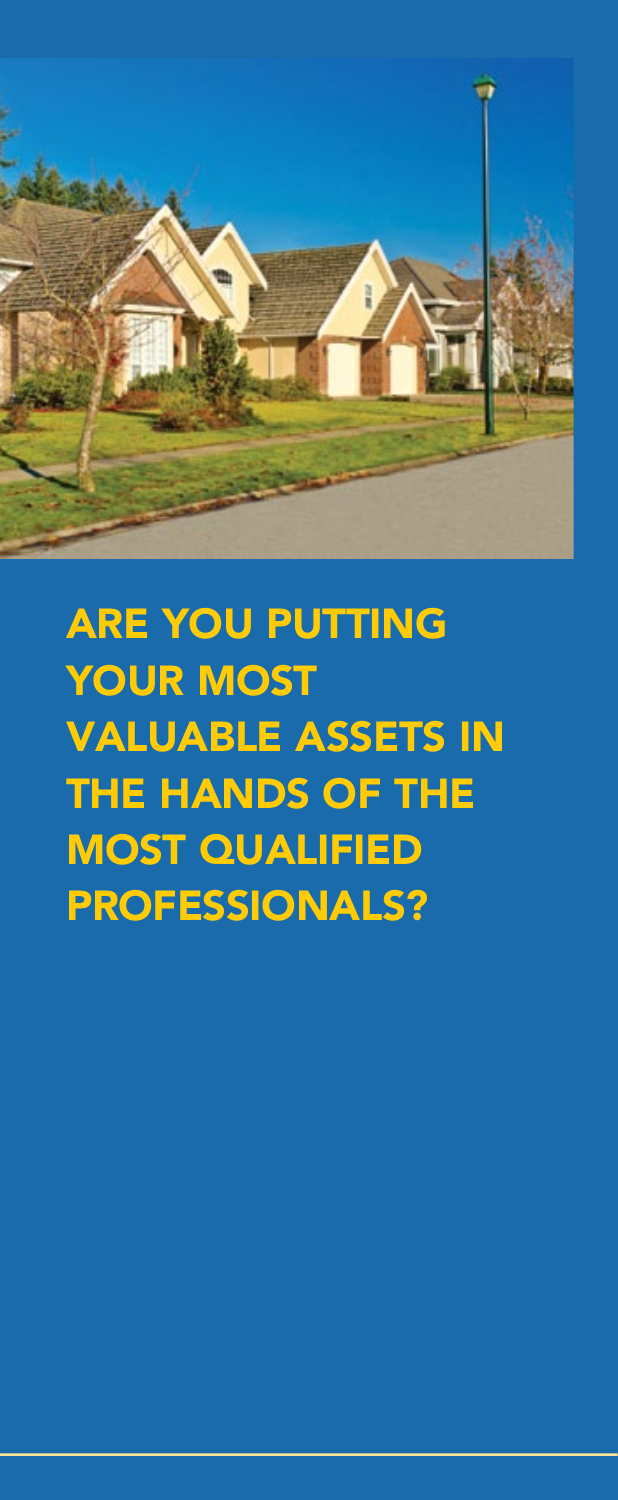As a board member, trustee or volunteer leader working with your homeowners association, condominium or cooperative, your decisions can have profound impacts on your community and residents.

Professional guidance on issues such as reserves, maintenance, insurance, budgets, governance, contracts, the law and rules can make the difference between prosperity and distress for yourself and your neighbors.

#### To help ensure you have the expert guidance you need to manage your community's assets most effectively, look for professionals with credentials from Community Associations Institute (CAI).

CAI credentials help ensure that managers and other professionals have the knowledge, experience and integrity to provide the best possible service to your association. All CAI member service providers from attorneys, accountants and bankers to landscapers, painters and roofers—bring added benefit to their association clients through their CAI affiliation.

By earning CAI credentials, community association service providers demonstrate an elevated commitment to their professional education—and your community's welfare.

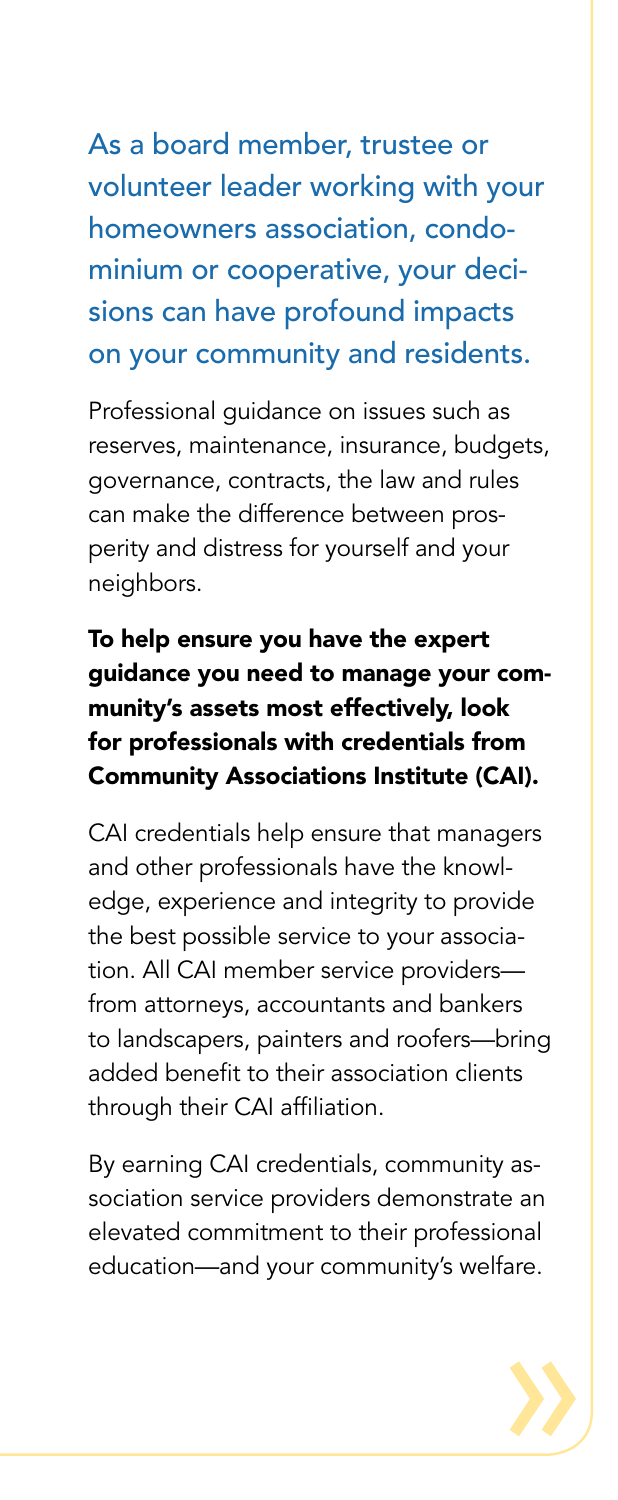#### credentials for community association managers

#### Association Management Specialist

(AMS<sup>®</sup>) The AMS designation recognizes ongoing professional development and industry expertise for community managers. AMS designees must pass the Certified Manager of Community Associations (CMCA®) exam, administered by the National Board of Certification for Community Association Managers (NBC-CAM). They must have at least two years of verified, association management experience and successfully complete more than 16 hours of specialized instruction. They must also comply with CAI's Professional Manager Code of Ethics. To maintain the designation, they must meet continuing education requirements every three years.

Professional Community Association Manager (PCAM®) The PCAM designation is the highest professional recognition available worldwide to those who specialize in community association management. To obtain this elite designation, managers must have earned the AMS designation and have at least five years of

> verified, direct community association management experience. They must successfully complete more than 80 hours of intensive, specialized instruction covering all aspects of community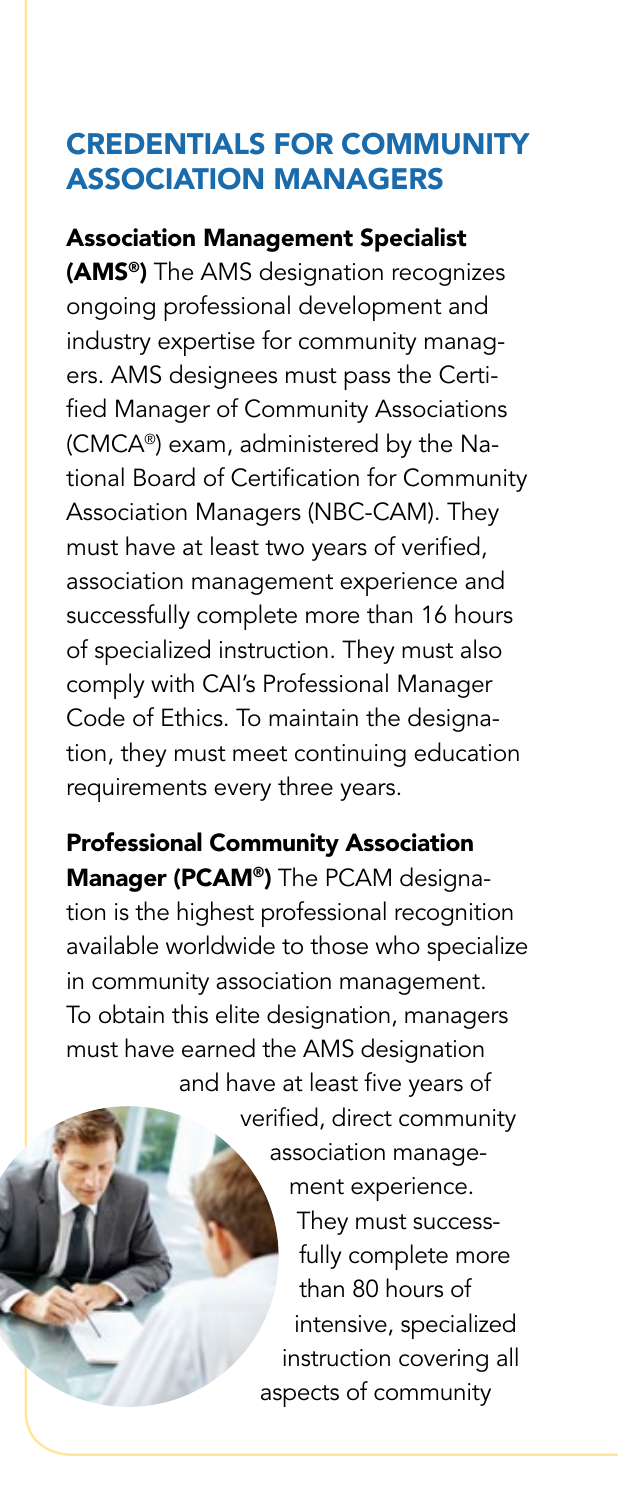association management and conduct a comprehensive case study. They must also comply with CAI's Professional Manager Code of Ethics. To maintain the designation, they must meet continuing education requirements every three years.

## Large-Scale Manager (LSM®) The LSM

designation gives managers the oppor-

tunity to specialize after obtaining the PCAM designation. To obtain this designation, managers must have at least 10 years of direct and verified community association management experience and at least five years of verified,

large-scale community management or municipal management experience within the past 10 years. They must maintain an active PCAM designation and comply with CAI's Professional Manager Code of Ethics. To maintain the designation, they must meet professional experience or continuing education requirements every three years.

Visit CAI's Directory of Credentialed Professionals at www.caionline.org/credpro. For a listing of Educated Business Partners, please

visit www.caionline.org/EducatedBP.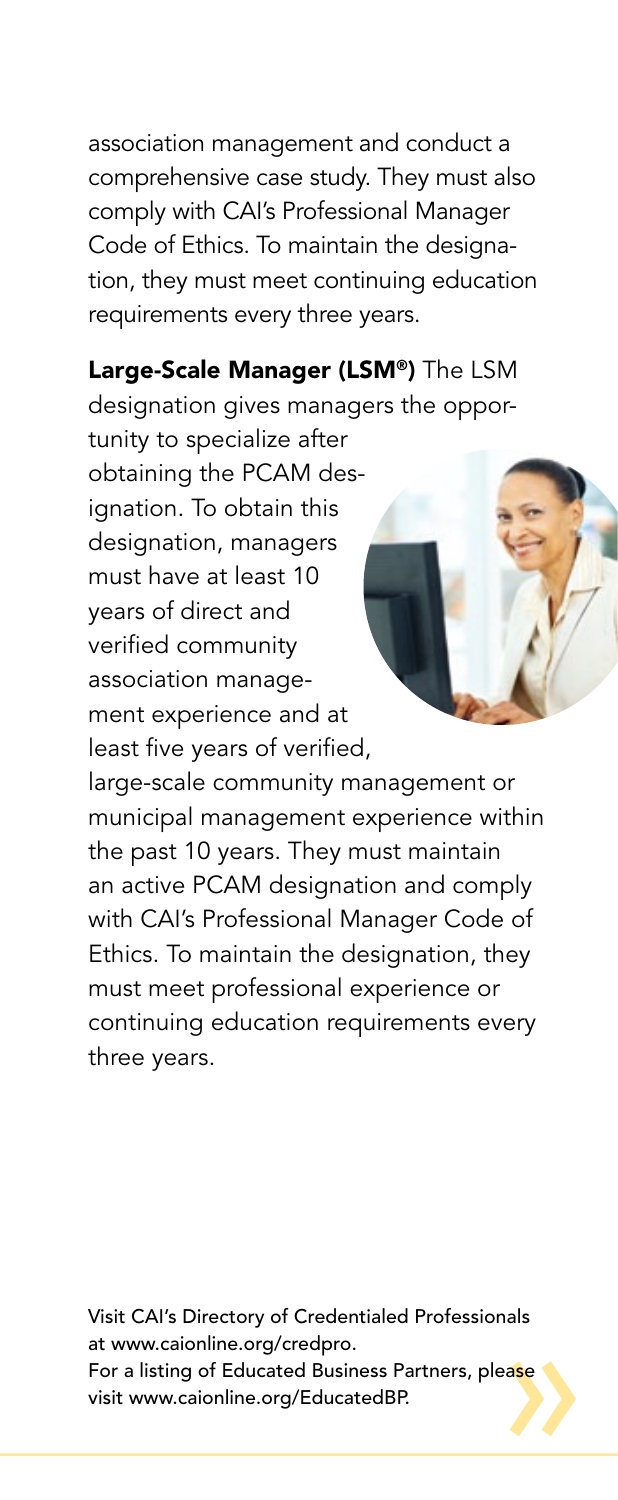

#### credential for community association management **COMPANIES**

#### Accredited Association Management

Company (AAMC®) The AAMC accreditation is the only recognition awarded to companies that specialize in community association management. To obtain this accreditation, the company must have at least three years of verified experience providing community association management services. At least 50 percent of the company's managers must hold industry credentials, and the company's senior manager must hold a PCAM designation. In addition to meeting CAI's financial management and reporting requirements, the company must maintain fidelity, general liability and worker's compensation insurance. To maintain accreditation, all managers must complete at least 12 hours of continuing education every two years.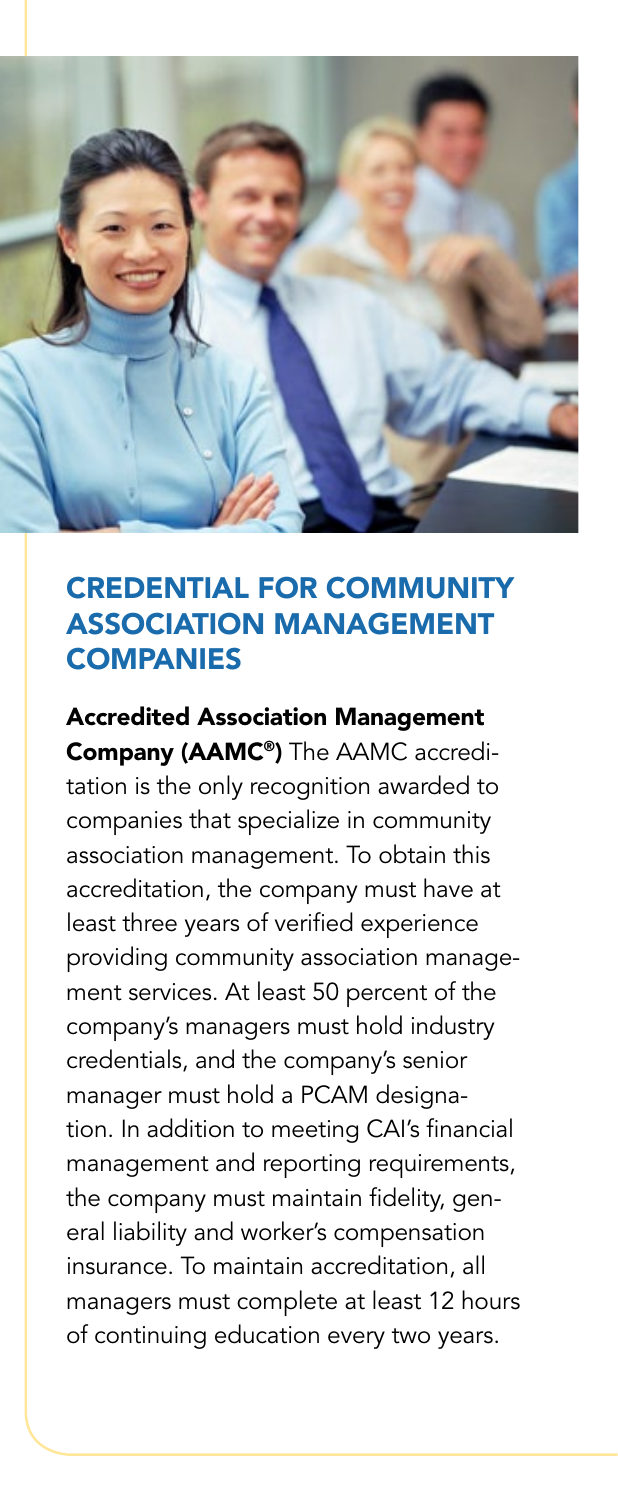#### Credentials for Professional service **PROVIDERS**

Reserve Specialist (RS™) The RS designation is awarded to experienced, qualified reserve providers who, through years of specialized experience, can help ensure that your community association prepares its reserve budget as accurately as possible. RS designees must meet com-

prehensive requirements, including: preparing at least 30 reserve studies; holding a bachelor's degree in construction management, architecture or engineering (or equivalent experience and education); and complying with strict rules of conduct outlined by CAI's Professional Reserve Specialist Code of Ethics.

Visit CAI's Directory of Credentialed Professionals at www.caionline.org/credpro. For a listing of Educated Business Partners, please visit www.caionline.org/EducatedBP.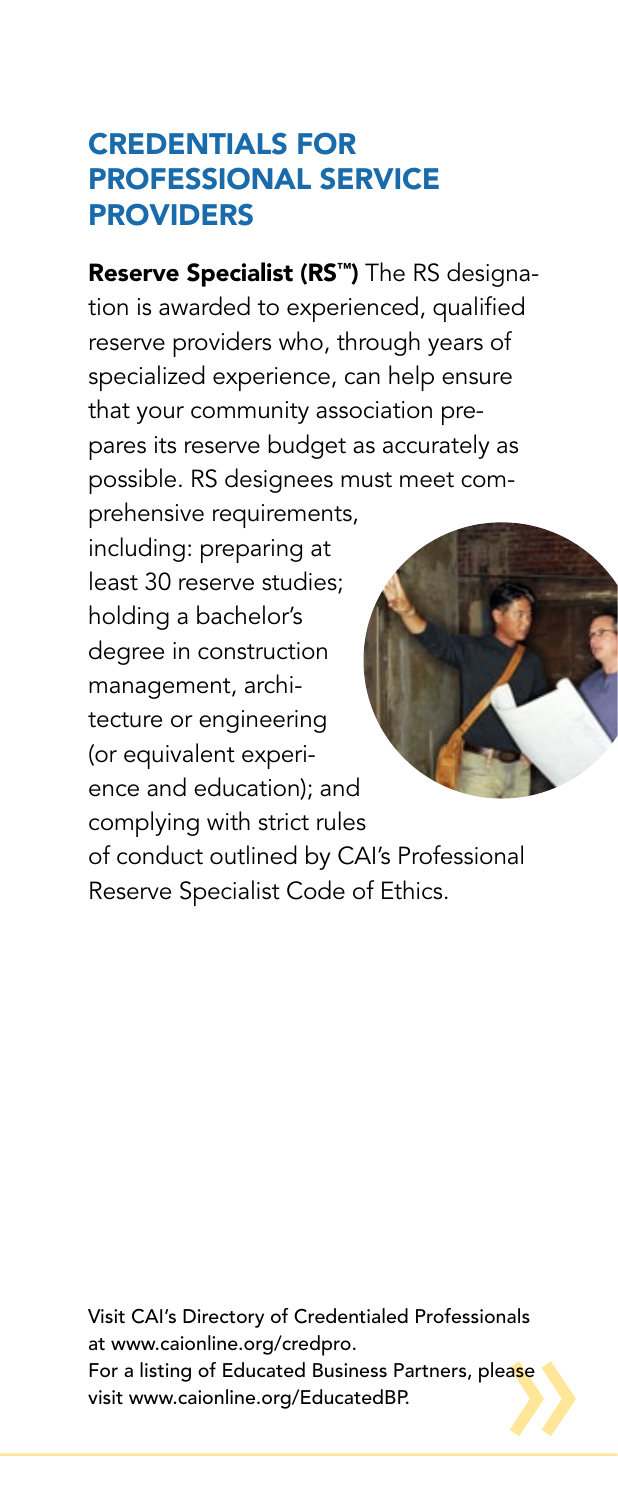#### Community Insurance & Risk Management Specialist (CIRMS®) The

CIRMS designation recognizes a demonstrated high level of competency within the risk management profession. CIRMS designees must have five years of experience in the community association insurance field and be of good legal and ethical standing in the industry. CIRMS designees must also have been insurance practitioners for at least 25 association insurance programs within the past three years or demonstrated significant involvement in the provision of insurance and risk management services to community associations.

#### Educated Business Partner Distinction

The Educated Business Partner distinction recognizes active CAI Business Partner members who have successfully completed coursework detailing the issues and challenges faced by their association clients. It signifies that the professionals who support common-interest communities—accountants, attorneys, bankers, insur-

ance professionals, landscapers, painters, reserve specialists, software providers and many others—are committed to providing exceptional service.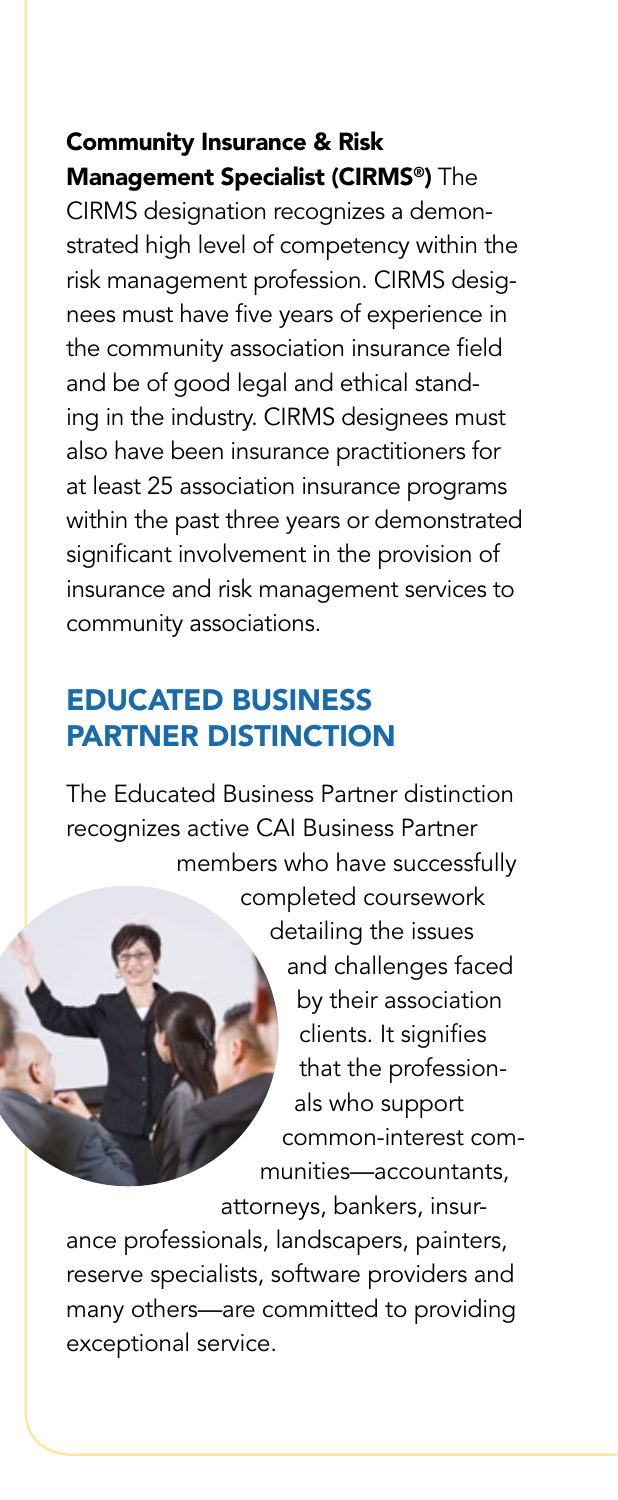

#### College of Community Association Lawyers (CCAL™) Membership

CCAL members are part of a highly regarded group that embodies ethics, character, professionalism, service and leadership. They are the premier practitioners of community association law. In addition to possessing in-depth knowledge and experience within the industry, members undergo an extensive application process that ensures that only the best of the profession are members. CCAL members have a minimum of 10 years of legal practice with a demonstrated concentration in community association law; evidence of in-depth, scholarly writings; and substantive teachings.

Visit CAI's Directory of Credentialed Professionals at www.caionline.org/credpro. For a listing of Educated Business Partners, please

visit www.caionline.org/EducatedBP.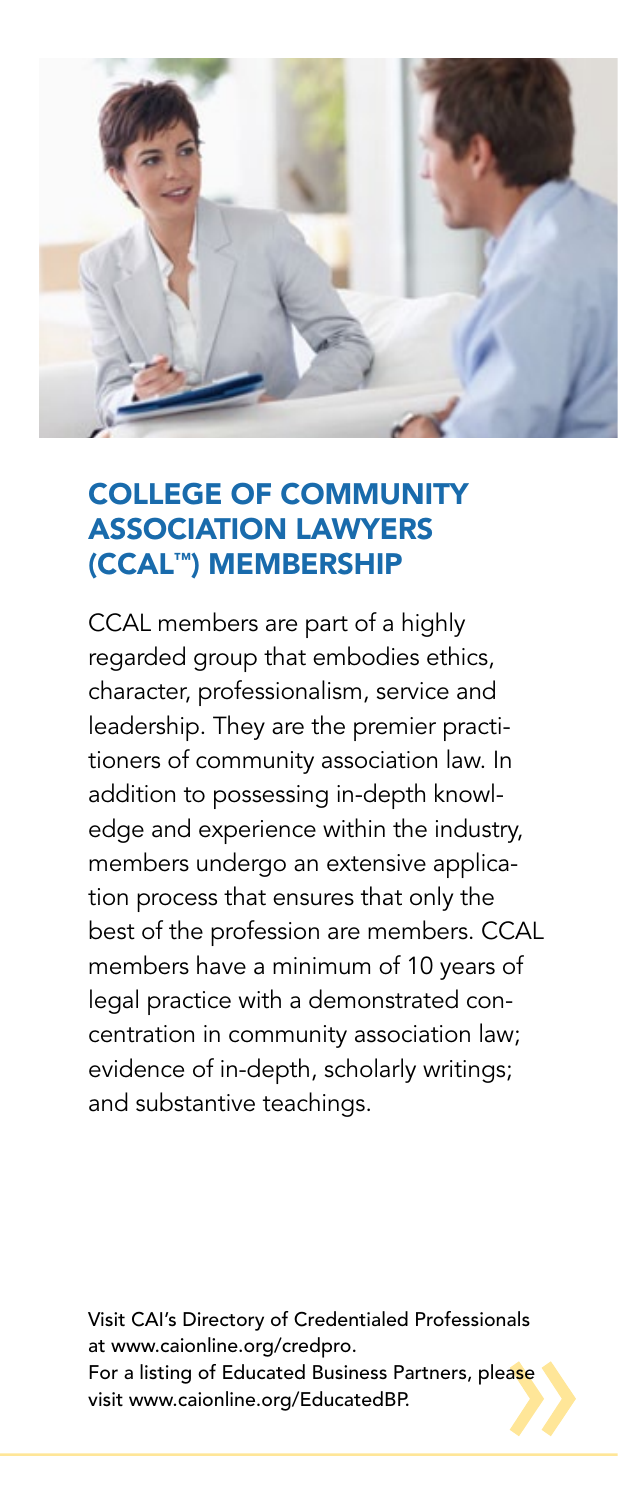

### How to Find Credentialed **PROFESSIONALS**

Visit CAI's Directory of Credentialed Professionals at www.caionline.org/credpro. For a listing of Educated Business Partners, visit www.caionline.org/EducatedBP.

Call CAI Direct at (888) 224-4321 (M–F, 9–6:30 ET), and ask our member service specialists to assist you in a search.

Look for the designation letters (AMS, LSM, PCAM, RS and CIRMS) when you need to hire the best professionals.

Look for community association management companies with the AAMC accreditation.

Look for product and service providers with the Educated Business Partner distinction.

Look for attorneys who have earned the distinction of being members of the College of Community Association Lawyers.